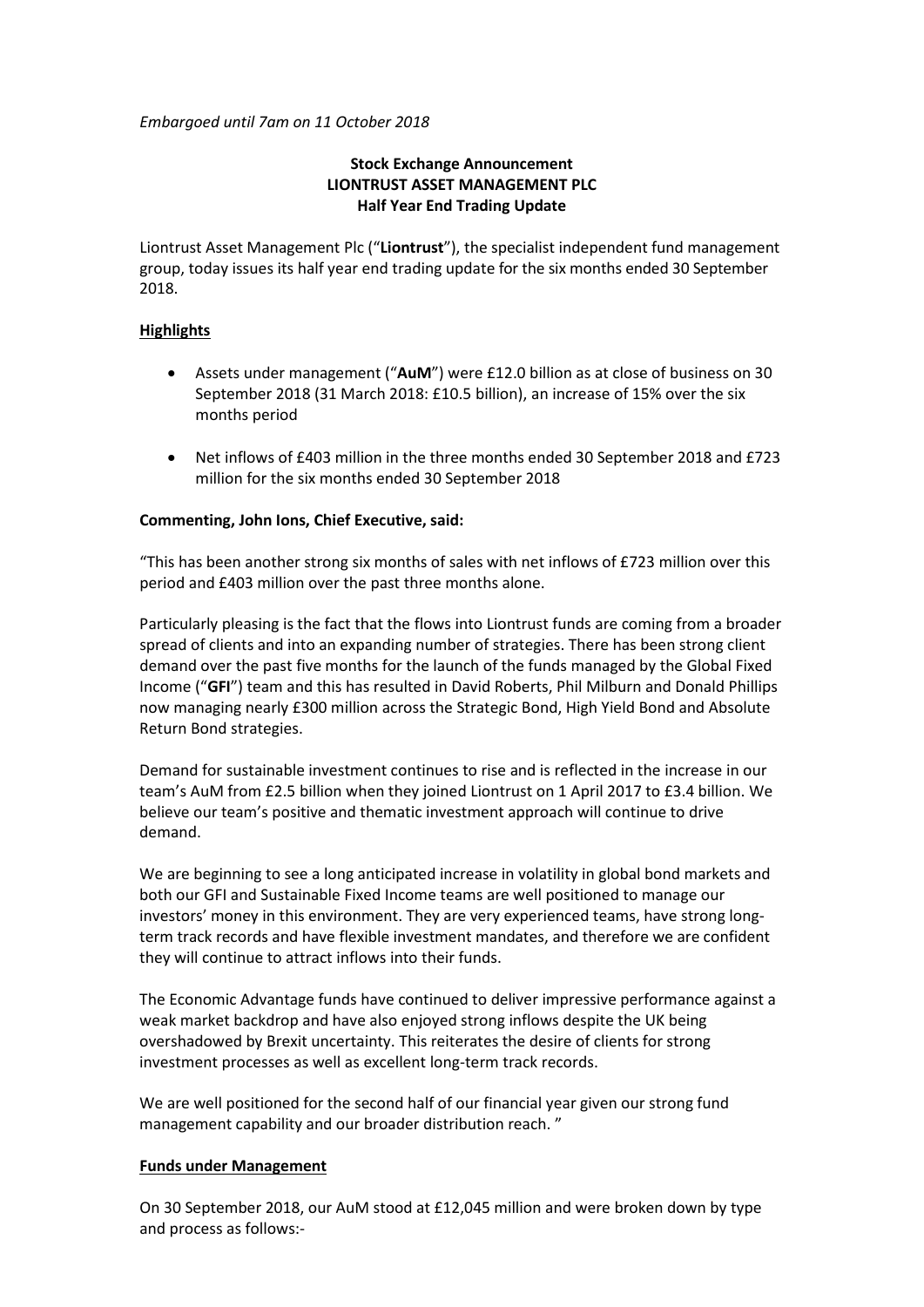| <b>Process</b>             | Total  | Institutional | <b>UK Retail</b> | <b>Multi-Asset</b> | <b>Offshore Funds</b> |
|----------------------------|--------|---------------|------------------|--------------------|-----------------------|
|                            | (£m)   | (fm)          | f(m)             | (f.m)              | f(m)                  |
| <b>Cashflow Solution</b>   | 1,008  | 553           | 334              |                    | 121                   |
| Economic Advantage         | 5,962  | 397           | 5,467            |                    | 98                    |
| Macro Thematic             | 261    | 84            | 165              |                    | 12                    |
| European Income            | 199    |               | 199              |                    |                       |
| Asia                       | 122    |               | 112              | ۰                  | 10                    |
| Sustainable Investment     | 3,390  | 30            | 3,203            |                    | 157                   |
| <b>Global Fixed Income</b> | 272    |               | 126              |                    | 146                   |
| Multi-Asset                | 786    | ۰             |                  | 786                |                       |
| Indexed                    | 45     |               | 45               |                    |                       |
| Total                      | 12,045 | 1,064         | 9,651            | 786                | 544                   |

## **Funds Flows**

The net inflows over the three months to 30 September 2018 are £403 million (2017: £156 million). A reconciliation of fund flows and AuM over the three months to 30 September 2018 is as follows:-

|                                   | Total<br>£m | <b>Institutional</b><br><u>£m</u> | <b>UK Retail</b><br><u>£m</u> | Multi-<br>Asset<br>$\mathbf{f}$ m | <b>Offshore Funds</b><br>£m |
|-----------------------------------|-------------|-----------------------------------|-------------------------------|-----------------------------------|-----------------------------|
| Opening AuM - 1 July 2018         | 11,424      | 1,177                             | 8,982                         | 756                               | 509                         |
| Net flows                         | 403         | (143)                             | 492                           | 27                                | 27                          |
| Market and Investment performance | 218         | 30                                | 177                           | 3                                 | 8                           |
| Closing AuM - 30 September 2018   | 12,045      | 1,064                             | 9,651                         | 786                               | 544                         |

Liontrust has recorded net inflows for the half year are £723 million (2017: £178 million). A reconciliation of fund flows and AuM over the half year is as follows:-

|                                   | Total<br>£m | <b>Institutional</b><br>£m | <b>UK Retail</b><br>£m | Multi-<br>Asset<br>£m | <b>Offshore Funds</b><br>£m |
|-----------------------------------|-------------|----------------------------|------------------------|-----------------------|-----------------------------|
| Opening AuM - 1 April 2018        | 10,475      | 1,144                      | 8,201                  | 700                   | 430                         |
| Net flows                         | 723         | (134)                      | 707                    | 61                    | 89                          |
| Market and Investment performance | 847         | 54                         | 743                    | 25                    | 25                          |
| Closing AuM - 30 September 2018   | 12,045      | 1,064                      | 9,651                  | 786                   | 544                         |

# **Fund Performance (Quartile ranking)**

|                                   | <b>Quartile ranking</b><br>– Since<br><b>Launch/Manager</b><br><b>Appointed</b> | <b>Quartile</b><br>ranking -<br>5 year | Quartile<br>ranking $-3$<br>year | Quartile<br>ranking -<br>1 year | Launch<br><b>Date/Manager</b><br><b>Appointed</b> |
|-----------------------------------|---------------------------------------------------------------------------------|----------------------------------------|----------------------------------|---------------------------------|---------------------------------------------------|
| Liontrust UK Growth Fund          |                                                                                 |                                        |                                  |                                 | 25/03/2009                                        |
| Liontrust Special Situations Fund |                                                                                 |                                        |                                  |                                 | 10/11/2005                                        |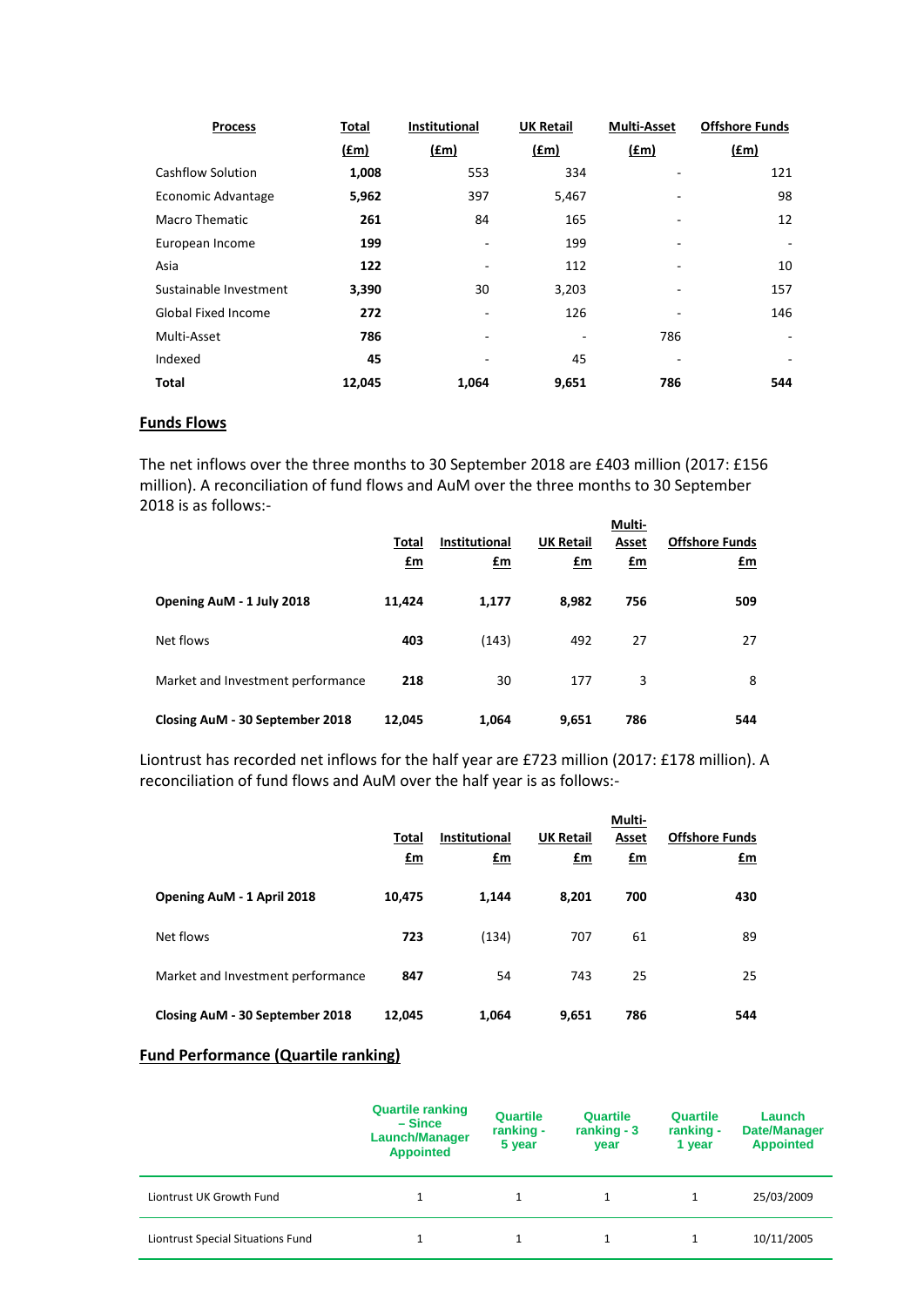| Liontrust UK Smaller Companies Fund                 | $\mathbf{1}$   | $\mathbf{1}$   | $\mathbf 1$    | $1\,$          | 08/01/1998 |
|-----------------------------------------------------|----------------|----------------|----------------|----------------|------------|
| Liontrust UK Micro Cap Fund                         | $\mathbf{1}$   |                |                | $\mathbf{1}$   | 09/03/2016 |
| Liontrust Macro Equity Income Fund                  | $\mathbf{1}$   | 3              | $\overline{4}$ | 4              | 31/10/2003 |
| Liontrust Macro UK Growth Fund                      | $\overline{2}$ | 4              | $\overline{4}$ | $\overline{4}$ | 01/08/2002 |
| Liontrust European Growth Fund                      | $\mathbf{1}$   | $\mathbf{1}$   | $\mathbf{1}$   | $\mathbf{1}$   | 15/11/2006 |
| Liontrust Asia Income Fund                          | $\overline{2}$ | 3              | 3              | 4              | 05/03/2012 |
| Liontrust European Income Fund                      | 4              | 4              | 4              | 4              | 15/12/2005 |
| Liontrust European Enhanced Income<br>Fund (Hedged) | $\overline{4}$ | 4              | 4              | 4              | 30/04/2010 |
| Liontrust Global Income Fund                        | 4              | $\overline{4}$ | 3              | 3              | 03/07/2013 |
| Liontrust Monthly Income Bond Fund                  | $\mathbf{1}$   | $\mathbf{1}$   | $\mathbf 1$    | $\mathbf{1}$   | 12/07/2010 |
| Liontrust SF Absolute Growth Fund                   | 3              | $\mathbf 1$    | $\mathbf{1}$   | $\mathbf{1}$   | 19/02/2001 |
| Liontrust SF Corporate Bond Fund                    | $\mathbf{1}$   | $\mathbf{1}$   | $\mathbf{1}$   | $\overline{2}$ | 20/08/2012 |
| Liontrust SF Cautious Managed Fund                  | $\mathbf{1}$   |                | $\overline{2}$ | $\mathbf{1}$   | 23/07/2014 |
| Liontrust SF Defensive Managed Fund                 | $\mathbf{1}$   |                | $\mathbf{1}$   | $\mathbf{1}$   | 23/07/2014 |
| Liontrust SF European Growth Fund                   | $\overline{2}$ | $\overline{2}$ | 3              | $\overline{4}$ | 19/02/2001 |
| Liontrust SF Global Growth Fund                     | 4              | $\overline{2}$ | $\mathbf{1}$   | $1\,$          | 19/02/2001 |
| Liontrust SF Managed Fund                           | $\overline{2}$ | $1\,$          | $\mathbf{1}$   | $\mathbf{1}$   | 19/02/2001 |
| Liontrust UK Ethical Fund                           | $\overline{2}$ | $\mathbf{1}$   | $\mathbf{1}$   | $\mathbf{1}$   | 01/12/2000 |
| Liontrust SF UK Growth Fund                         | $\overline{2}$ | $\mathbf{1}$   | $\mathbf{1}$   | 1              | 19/02/2001 |

Source: Financial Express, total return (income reinvested and net of fees), to 30 September 2018 unless otherwise stated, based on primary share classes. The above funds are all UK authorised unit trusts or UK authorised ICVCs (primary share class). Liontrust FTSE 100 Tracker Fund (index fund) not included. Past performance is not a guide to the future; the value of investments and the income from them can fall as well as rise. Investors may not get back the amount originally subscribed. Quartile rankings correct as at 2 October 2018.

#### **Notice of Half Year Results Announcement**

Liontrust confirms that it will be announcing its half year results for the six months ended 30 September 2018 on Wednesday, 21 November 2018.

## **For further information please contact:**

**Liontrust Asset Management Plc 020 7412 1700** 

John Ions www.liontrust.co.uk Vinay Abrol Simon Hildrey – Chief Marketing Officer